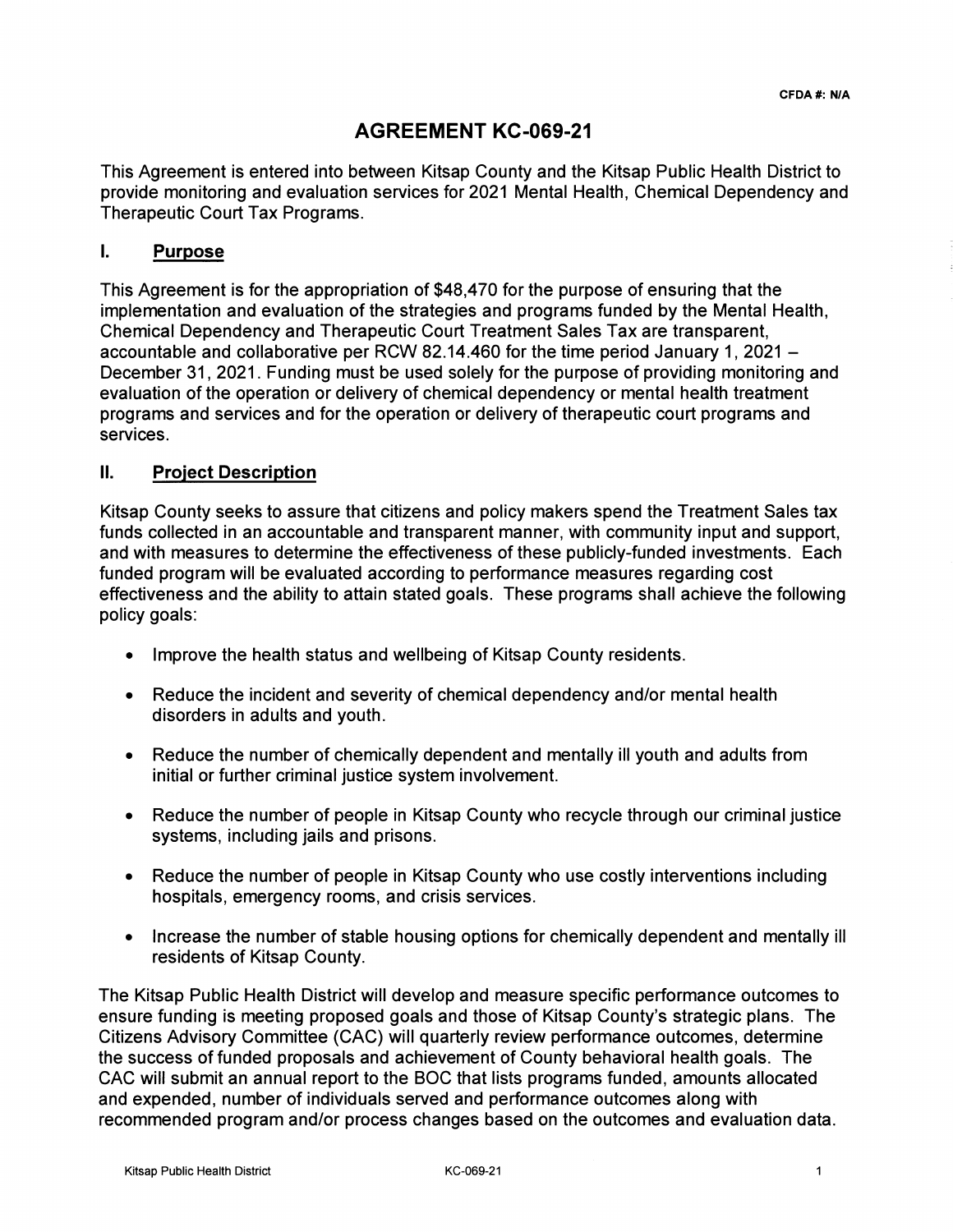# **Ill. Project Activities**

**The Kitsap Public Health District will be responsible for the following activities and be reimbursed at the following 2021 hourly rate per employee assigned to the project:** 

| Kitsap Public Health District Assessment and Epidemiology Program | KPHD Staff 2020 hourly rate estimate: |       |  |  |  |
|-------------------------------------------------------------------|---------------------------------------|-------|--|--|--|
| Kitsap County 1/10 <sup>th</sup> of 1% Monitoring and Evaluation  | Epidemiologist I (evaluator)          | \$80  |  |  |  |
| Scope of Work 2021                                                | Epidemiologist II (evaluator)         | \$90  |  |  |  |
|                                                                   | Program Manager (supervisor)          | \$105 |  |  |  |
|                                                                   | ITT (database developer)              | \$110 |  |  |  |
| 15 Continuation Projects, 8 New Projects = 23 Total Projects      |                                       |       |  |  |  |

| Activity                                                                                    | Timeline/description                                                                                  | Duration/Frequency                                                             | <b>Total hours</b> | Who                | Cost     |  |
|---------------------------------------------------------------------------------------------|-------------------------------------------------------------------------------------------------------|--------------------------------------------------------------------------------|--------------------|--------------------|----------|--|
| Technical assistance (TA) to projects for M&E development and                               | January-December:<br>Review, prep, and<br>revise metrics with<br>ongoing follow-up, data<br>mangement | 8 hours x new project<br>$(8)$ ;<br>4 hours x continuation<br>project (15)     | 124                | Epidemiologist I   | \$9,920  |  |
| refine ment                                                                                 | January-December:<br><b>Evaluation Meetings, TA</b><br>to projects                                    | 2 hours x new<br>meeting; 1 hour x<br>continuation meeting,<br>1 hour adhoc TA | 54                 | Epidemiologist I   | \$4,320  |  |
| Quarterly report review and dashboard development, updates,<br>summaries                    | January-December                                                                                      | 23 projects x 8                                                                | 184                | Epidemiologist I   | \$14,720 |  |
|                                                                                             |                                                                                                       |                                                                                |                    |                    |          |  |
| Set-up measures and manage electronic reporting platform                                    | January-December                                                                                      | 3 hours x project                                                              | 69                 | Epidemiologist I   | \$5,520  |  |
| Ongoing management of electronic reporting web platform and the<br>addition of new features | January-December                                                                                      | 24 hours split CJK                                                             | 8                  | IT                 | \$880    |  |
|                                                                                             |                                                                                                       |                                                                                |                    |                    |          |  |
| Quarterly contractor meetings                                                               | January-December                                                                                      | 4 meetings x 2 hours                                                           | 8                  | Epidemiologist I   | \$640    |  |
| Participate in RFP Revision meetings, prep for meetings                                     | January-December                                                                                      | Approx. 5 meetings<br>annually x 2 hours. 10<br>hours review/input             | 20                 | Epidemiologist I   | \$1,600  |  |
| Participate in CAB meetings                                                                 | January-December                                                                                      | 1 meeting quarterly x<br>2 hours                                               | 8                  | Epidemiologist I   | \$640    |  |
| Conduct needs assessment for strategic planning                                             | January-June                                                                                          | 80 hours                                                                       | 80                 | Epidemiologist I   | \$6,400  |  |
| Develop Behavioral Health Dashboard                                                         | January-December                                                                                      | 40 hours                                                                       | 40                 | Epidemiologist I   | \$3,200  |  |
|                                                                                             |                                                                                                       |                                                                                |                    |                    |          |  |
| Support/input/supervision                                                                   | ongoing                                                                                               | 1/2 hourx month                                                                | 6                  | Program<br>Manager | \$630    |  |

| Evaluation Subtotal: \$27.350       |          |
|-------------------------------------|----------|
| One-Tenth Online Subtotal: \$21,120 |          |
| Total:                              | \$48,470 |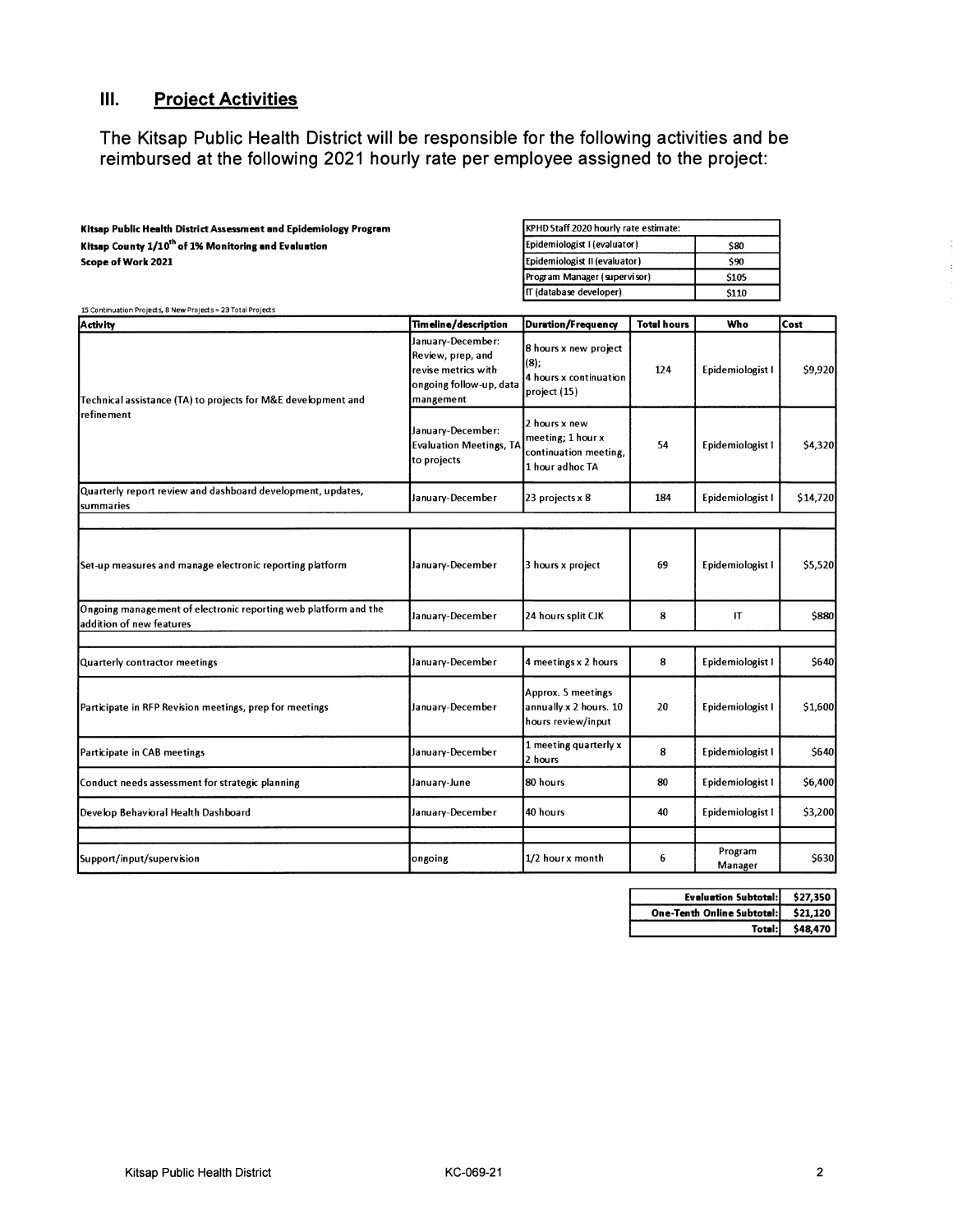## **IV. Data Collection**

The Kitsap Public Health District will provide a Quarterly Report to the Kitsap County Department of Human Services by April 30, July 31, October 31, 2021 and January 31, 2022 each year funding is received under this grant detailing progress made on program outcomes during the quarter, what other funding sources have been investigated, and what the future potential for alternative funding is. In addition, outcomes identified in the Evaluation Plan for Mental Health, Chemical Dependency and Therapeutic Court Programs will be reported.

### **V. Billing and Payment**

Payments to Kitsap Public Health District shall be requested using an invoice form, which is supplied by the County. Kitsap Public Health District invoices must be sent to the County by the fifteenth (15th) calendar day after the end of the month.

The Kitsap Public Health District is authorized to receive payments in accordance with the cost reimbursable budget included under this Agreement. The Kitsap Public Health District will comply with the following standards as applicable.

Reimbursement Request- Upon Completion of each month, the Kitsap Public Health District must provide to the County a written explanation of expenditures which are less than 90% of, or more than 115% of the year-to-date budgeted total.

All payments to be made by the County under this Agreement shall be made to:

Kitsap Public Health District 345 6th Street, Suite 300 Bremerton, WA 98337

The Agreement shall not exceed the total amount indicated on the cover sheet of this Agreement and any other modifications hereof.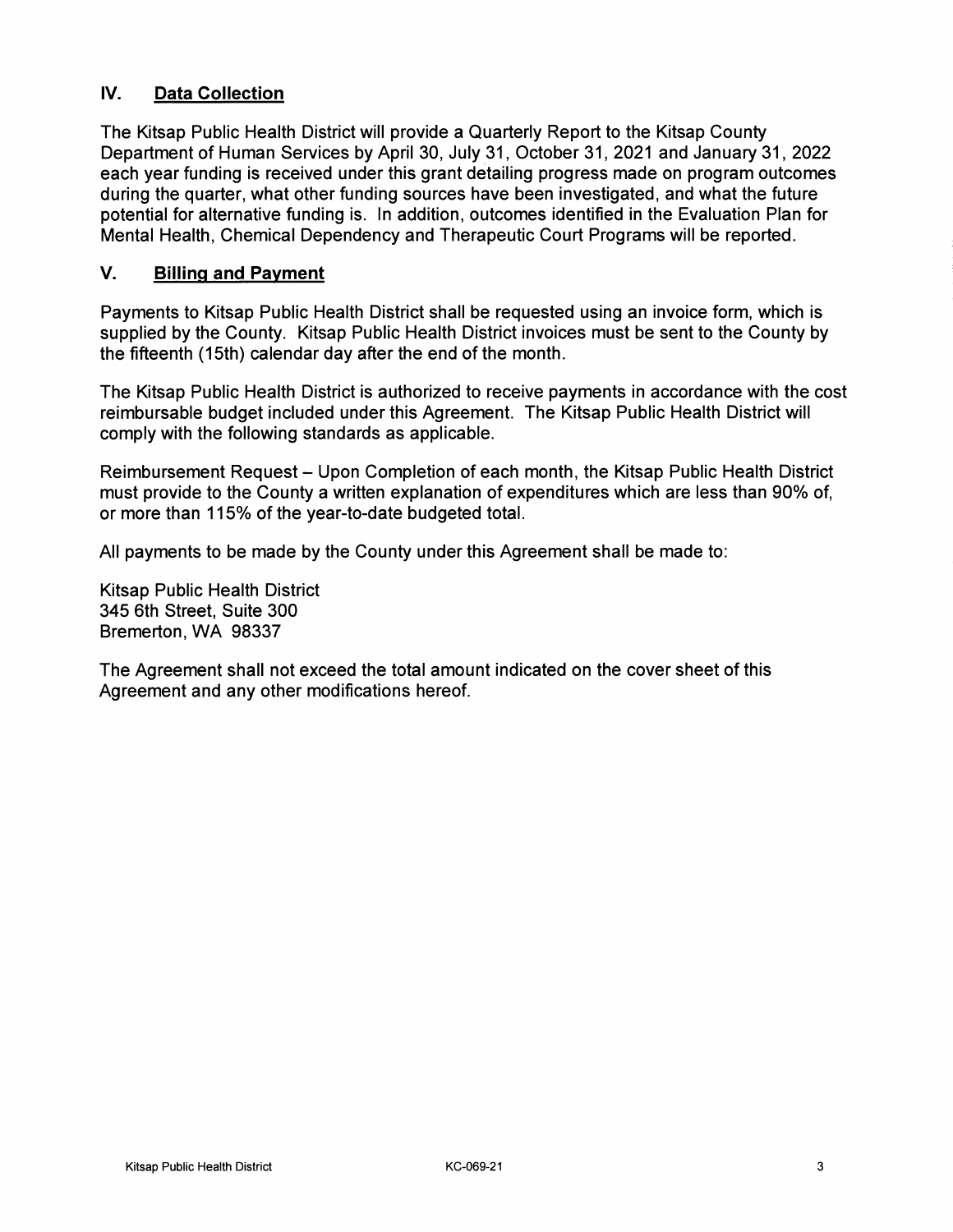This Agreement shall be effective January 1, 2021.

DATED this 5 May JANUM , 2021 DATED this 25 day January, 2021.

**CONTRACTOR** <u>(C HEALTH DISTRICT)</u> KIT Ъl ßар

Keith Grellner, Administrator

KITSAP COUNTY **BOARD OF COMMISSIONERS** 

Robert Gelde

EDWARD E. WOLFE Commissioner

ROBERT GELDER, Chair<br>EDWARD E. WOLFE Commissioner<br>CAMPALE Commissioner

CHARLOTTE **GARRIDO,** Commissioner



ATTEST:

Dana Daniels, Clerk of the Board

Approved as to fonn by the Prosecuting Attorney's Office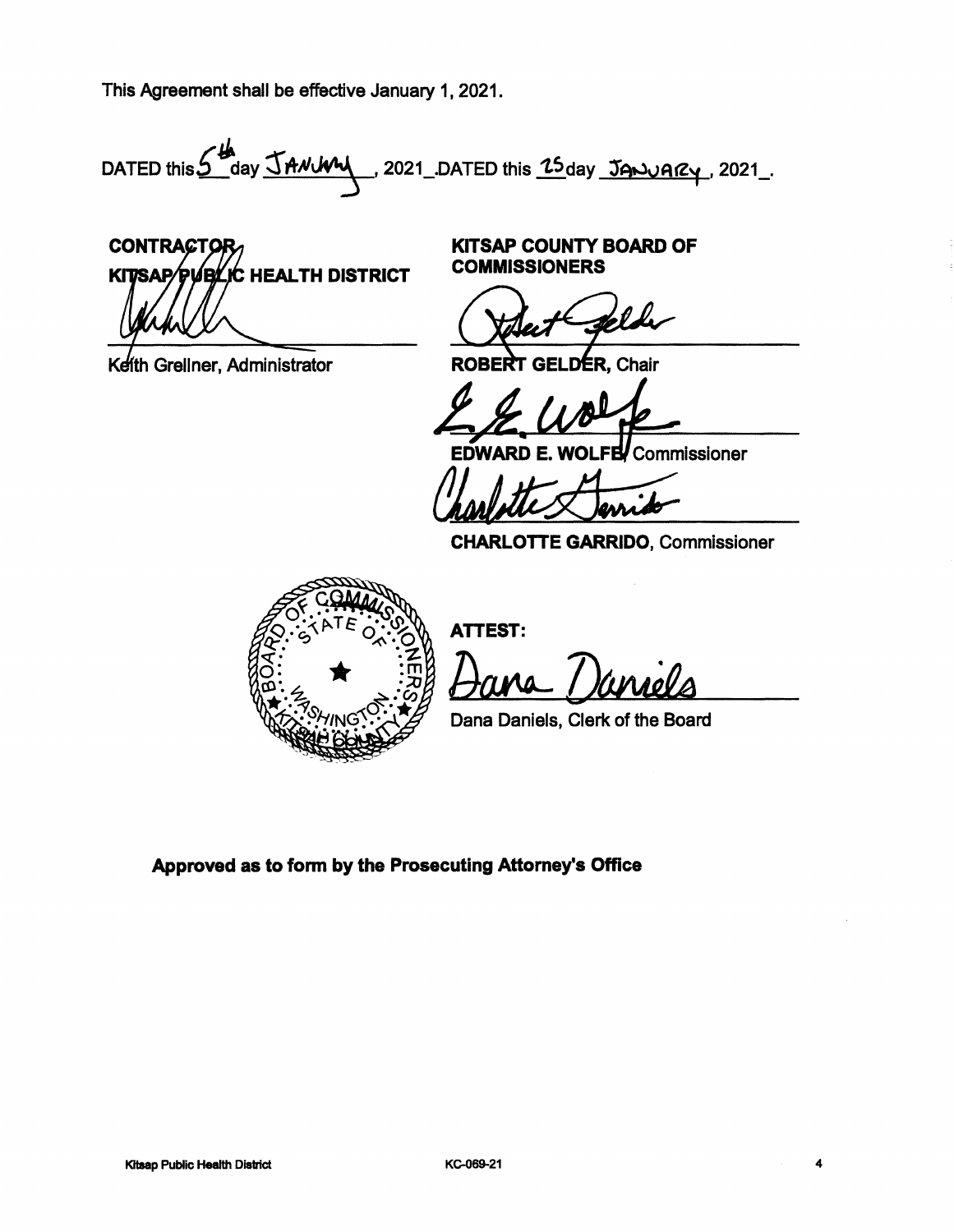**ATTACHMENT A: BUDGET SUMMARY/ESTIMATED EXPENDITURES**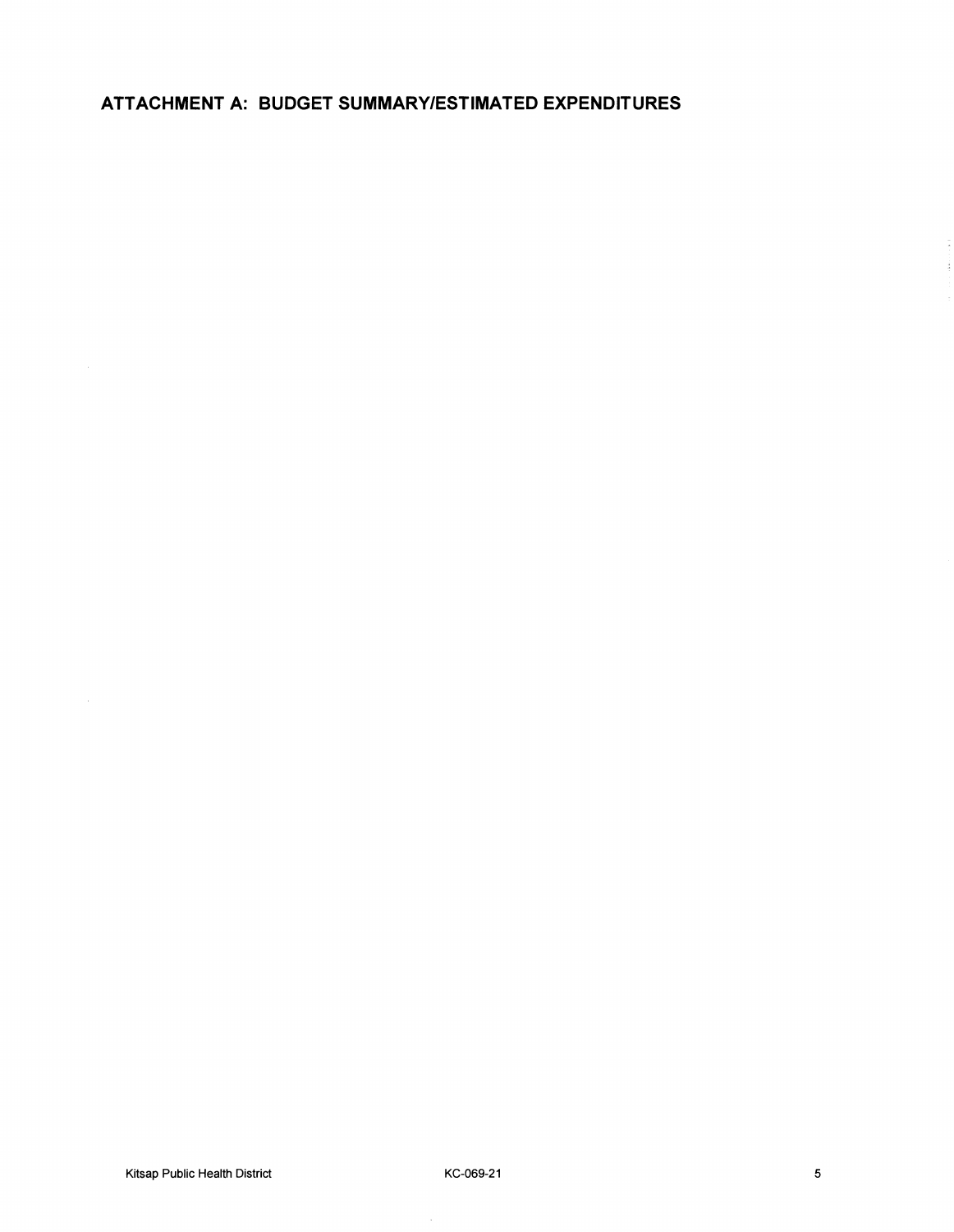## Kitsap County Human Services Department

Expenditure Plan: January 1, 2021 - December 31, 2021

Agency Name: Project Name: Kitsap Public Health District Monitoring and Evaluation Agreement: \$48,470 Agreement # KC-069-21

| <b>Contract</b>                     | 1/1/2021                           | 4/1/2021                           | 7/1/20201                          | 10/1/2021                          | <b>Total</b>                   |
|-------------------------------------|------------------------------------|------------------------------------|------------------------------------|------------------------------------|--------------------------------|
| Line item                           | 3/31/2021                          | 6/30/2021                          | 9/30/2021                          | 12/31/2021                         | <b>Budget</b>                  |
| Personnel                           | \$12,117.50                        | \$12,117.50                        | \$12,117.50                        | \$12,117.50                        | \$<br>48,470.00                |
| Manager and Staff (Program Related) | 9,088.50                           | 9,088.50                           | 9,088.50                           | 9,088.50                           | 36,354.00                      |
| <b>Fringe Benefits</b>              | 3,029.00                           | 3,029.00                           | 3,029.00                           | 3,029.00                           | 12,116.00                      |
|                                     |                                    |                                    |                                    |                                    |                                |
| <b>Supplies &amp; Equipment</b>     | \$<br>$\blacksquare$               | \$<br>$\blacksquare$               | \$<br>$\blacksquare$               | \$<br>$\blacksquare$               | \$<br>$\blacksquare$           |
| Equipment                           |                                    |                                    |                                    |                                    |                                |
| <b>Office Supplies</b>              |                                    |                                    |                                    |                                    | $\overline{a}$                 |
| Other (Describe):                   |                                    |                                    |                                    |                                    | $\qquad \qquad \blacksquare$   |
|                                     |                                    |                                    |                                    |                                    |                                |
| Administration                      | \$<br>$\blacksquare$               | \$<br>$\blacksquare$               | \$<br>$\blacksquare$               | \$<br>$\qquad \qquad \blacksquare$ | \$<br>$\overline{\phantom{0}}$ |
| Advertising/Marketing               |                                    |                                    |                                    |                                    | $\overline{\phantom{0}}$       |
| Audit/Accounting                    |                                    |                                    |                                    |                                    | $\overline{\phantom{0}}$       |
| Communication                       |                                    |                                    |                                    |                                    | $\qquad \qquad \blacksquare$   |
| Insurance/Bonds                     |                                    |                                    |                                    |                                    | $\qquad \qquad \blacksquare$   |
| Postage/Printing                    |                                    |                                    |                                    |                                    | $\qquad \qquad \blacksquare$   |
| Training/Travel/Transportation      |                                    |                                    |                                    |                                    | $\frac{1}{2}$                  |
| % Indirect                          |                                    |                                    |                                    |                                    | -                              |
| Other (Describe):                   |                                    |                                    |                                    |                                    | -                              |
| Other (Describe):                   |                                    |                                    |                                    |                                    | $\blacksquare$                 |
|                                     |                                    |                                    |                                    |                                    |                                |
| <b>Operations &amp; Maintenance</b> | \$<br>$\qquad \qquad \blacksquare$ | \$<br>$\overline{\phantom{0}}$     | \$<br>$\qquad \qquad \blacksquare$ | \$<br>$\qquad \qquad \blacksquare$ | \$<br>-                        |
| Janitorial Service                  |                                    |                                    |                                    |                                    | -                              |
| <b>Maintenance Contracts</b>        |                                    |                                    |                                    |                                    | $\frac{1}{2}$                  |
| Maintenance of Existing Landscaping |                                    |                                    |                                    |                                    | $\qquad \qquad \blacksquare$   |
| Repair of Equipment and Property    |                                    |                                    |                                    |                                    | $\blacksquare$                 |
| <b>Utilites</b>                     |                                    |                                    |                                    |                                    | $\overline{\phantom{a}}$       |
| Other (Describe):                   |                                    |                                    |                                    |                                    | ÷,                             |
| Other (Describe):                   |                                    |                                    |                                    |                                    | $\overline{\phantom{0}}$       |
|                                     |                                    |                                    |                                    |                                    |                                |
| <b>Other</b>                        | \$<br>$\blacksquare$               | \$<br>$\qquad \qquad \blacksquare$ | \$<br>$\blacksquare$               | \$<br>$\blacksquare$               | \$                             |
| <b>Debt Service</b>                 |                                    |                                    |                                    |                                    | $\overline{\phantom{0}}$       |
| Other (Describe):                   |                                    |                                    |                                    |                                    | $\overline{\phantom{0}}$       |
| Other (Describe):                   |                                    |                                    |                                    |                                    | ÷,                             |
|                                     |                                    |                                    |                                    |                                    |                                |
| <b>Project Budget Total</b>         | \$12,117.50                        | \$12,117.50                        | $\vert$ \$ 12,117.50 $\vert$       | \$12,117.50                        | \$<br>48,470.00                |